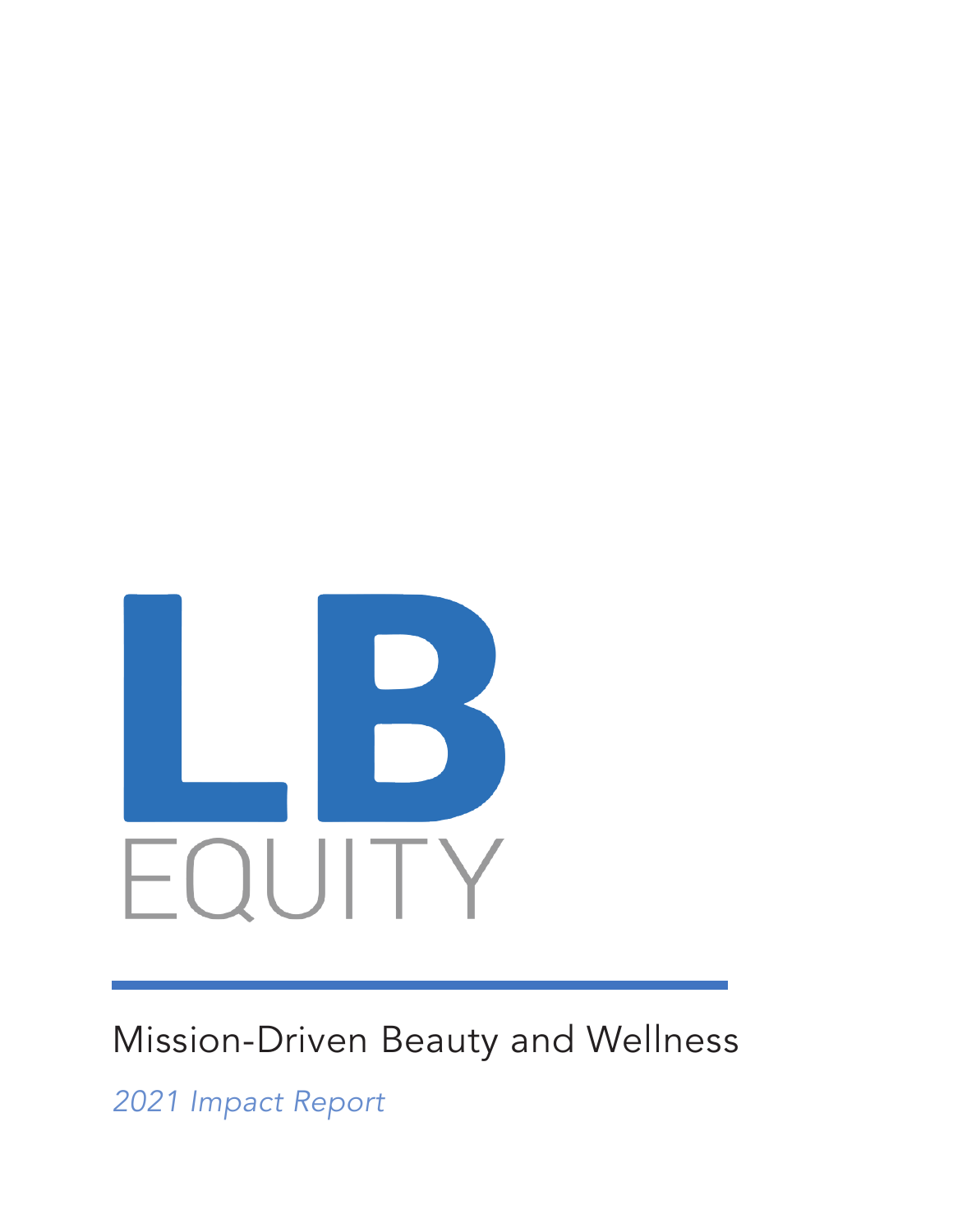#### *Overview*

Lucas Brand Equity (LBE) is a growth equity firm that invests in beauty, wellness, and personal care brands with purpose. As an investment firm, LBE seeks out opportunities to invest in smaller brands that not only have a quality product that differentiates them from others in the marketplace, but also those with a passion and mission behind the brand.

These brands look at their impact holistically and identify ways in which they can create shared value through their operations. They see their existence as more than the simple transaction between a customer and a company. They see the responsibility they have to people and the planet and believe that through strategic action, business can create transformational change. From sourcing, formulation, and packaging, to meaningful engagement with communities across the world, these brands epitomize the LBE difference.

#### *Contents*

*Defunkify..... 3 OLIKA..... 4 Immunocologie..... 6 Soapbox..... 8 Standard Dose..... 10 MD Complete..... 11 Marula Beauty..... 13 Summary..... 15*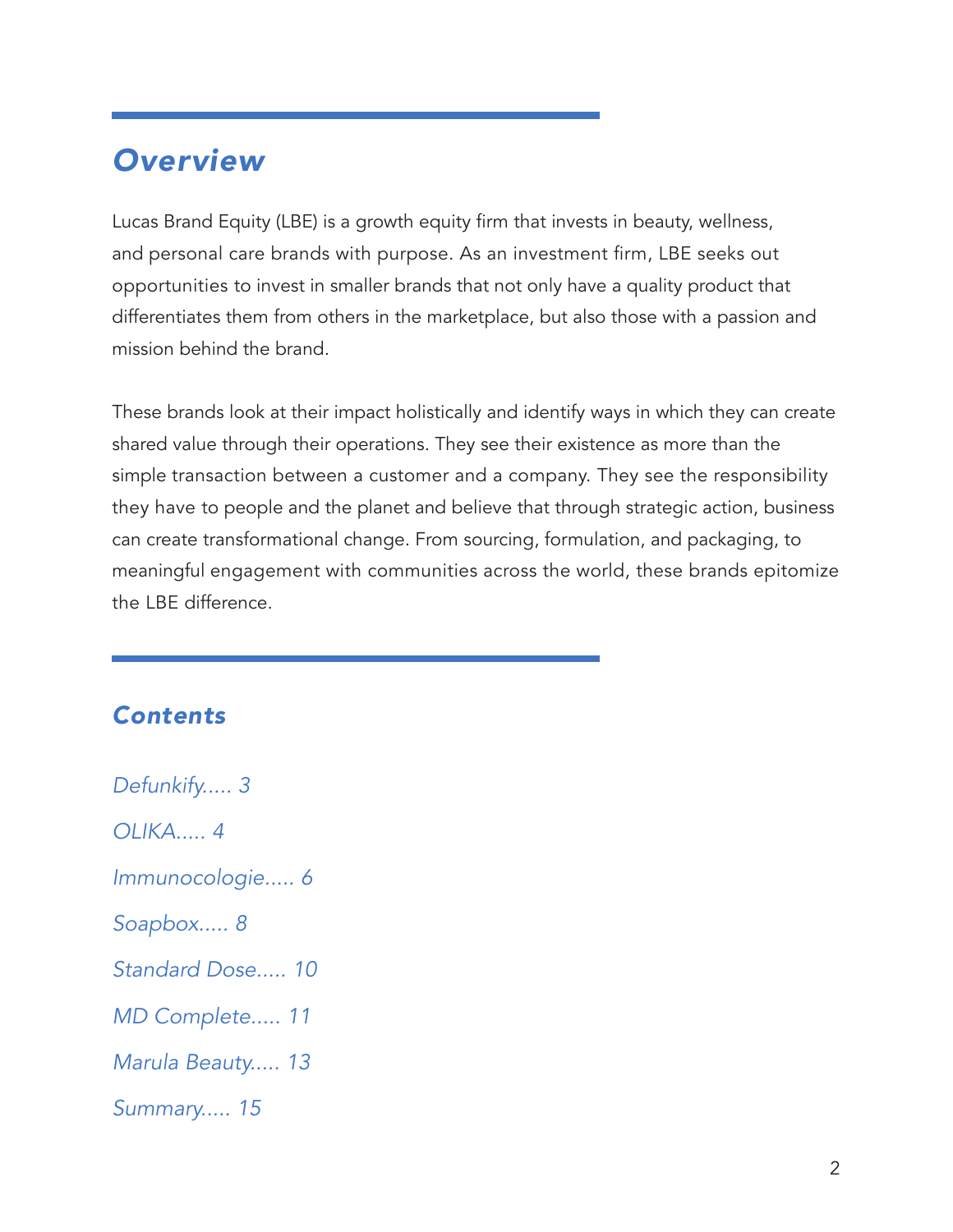# defunkify

Defunkify is a performance driven, eco fabric care company founded in 2017 by Richard Geiger, a PhD with 30 years of industry experience. Backed by patented IP developed by Richard and his team, they created the most effective odor and stain removal fabric care formula with the lowest eco-toxicity of any brand in the market. Defunkify has branded their breakthrough IP as ProvenSafe™ Technology and have inserted it into each of their products. Defunkify removes odors five times better and stains up to 80% better than the synthetically derived category leader Tide, while boasting a more environmentally friendly profile than Seventh Generation.

#### *Impact Initiatives*

Cleaning can be a dirty business. Many companies are filling harsh packaging with toxic ingredients without being held accountable. Defunkify takes a different approach. The company has built empathy and science into its decision-making process, making sure that their impact is considered in a comprehensive way throughout the value chain.

#### *Formulation*

Defunkify products begin with safer ingredients. All ingredients found in Defunkify products have been approved by the EPA Safer Choice Program. Green chemistry is then utilized in the formulation process to optimize these ingredients by harnessing the potential of nature and maximizing performance. Once formulated, toxicity testing is used to ensure that the final product is aligned with industry and environmental standards. Transparency is important to Defunkify, so they list the complete formula on their labels with information about where the ingredient comes from and its purpose in the product.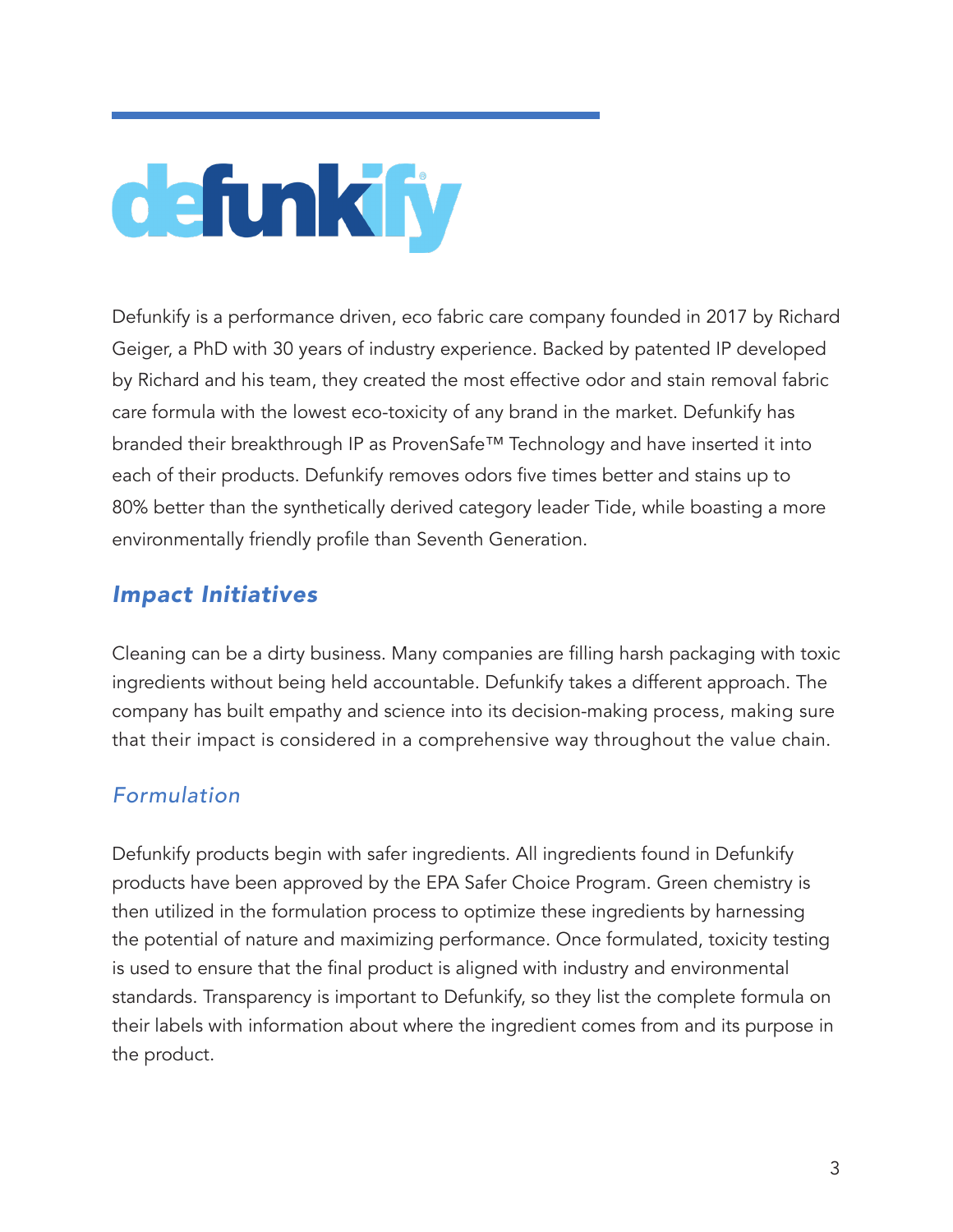#### *Sustainability & Social Impact*

Sustainability is a fundamental tenet for Defunkify. Ingredients found in their products are sourced domestically to reduce transit emissions. The formulas are concentrated and never use fillers which reduces overall consumption. As a young company, using the most sustainable packaging is challenging. Even so, Defunkify products use 100% Forest Stewardship Council Certified Paper and 25% Recycled Plastic Packaging. They are also currently cutting all virgin plastic by transitioning to packaging made exclusively from ocean waste.

Defunkify has achieved Climate Neutral Certification by reducing carbon emissions across the value chain and offsetting any excess emissions by investing in carbonfree technologies. They are also proud to partner with 1% For The Planet and The Conservation Alliance. Through these partnerships, they donate 1% of annual revenue to environmentally focused non-profit organizations around the world.

# OLIKA

Olika means "differently" in Swedish. True to their name, they designed a different kind of hand sanitizer that is thoughtfully formulated with clean, non-toxic ingredients, delivering high quality hygiene that is safe and effective while also nourishing to the skin. Launched in 2017, OLIKA is committed to high ethical standards and transparency across their brand; in the sourcing, the formulations, and the packaging. OLIKA believes that the things we do every day should bring delight. Their refillable natureinspired, ergonomic bottle design inspires a sense of playfulness, reminding you to find joy in the little things in life.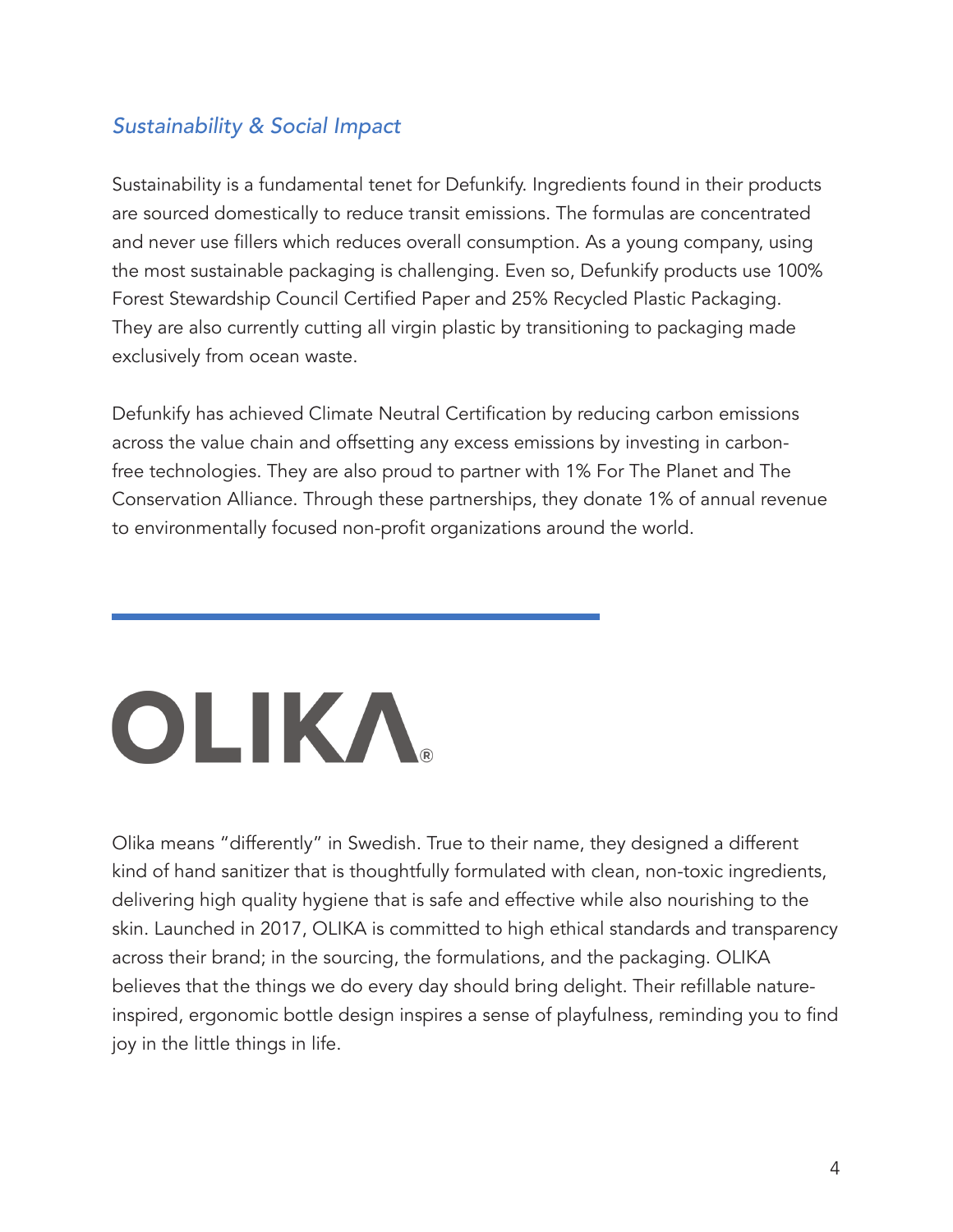#### *Impact Initiatives*

#### *Formulation*

OLIKA uses high quality, sustainably sourced ingredients. They also recognize that the current landscape of sourcing materials is constantly changing, so they are always looking for even better options. To achieve effective results that don't compromise safety or skin health, they crafted the cleanest essential oil hand sanitizer while still being the most effective against 99.9% of germs with a 65% ethyl alcohol-based formula.

#### *Sustainability & Social Impact*

OLIKA's elegant and simple bird-inspired form takes on an ergonomic shape that fits naturally into the palm of the hand. This bottle is not only beautifully designed, but it is also refillable. The company has a larger bulk package that can be purchased, extending the lifetime of the well-crafted bottle.

Most of the hand sanitizers that are currently on the market are single-use and designed to be thrown away. When OLIKA launched in 2017, they recognized this as a problem in the market that could be addressed. Fast forward to 2021 where hand sanitizer purchases have grown exponentially, this product provides an excellent option for eco conscious consumers who cringe at the thought of yet another single use plastic product to add to the shopping list.

The OLIKA team is also committed to having a greater social impact through their business practices. They prioritize socially responsible business practices and seek to drive change through strategic action and partnerships.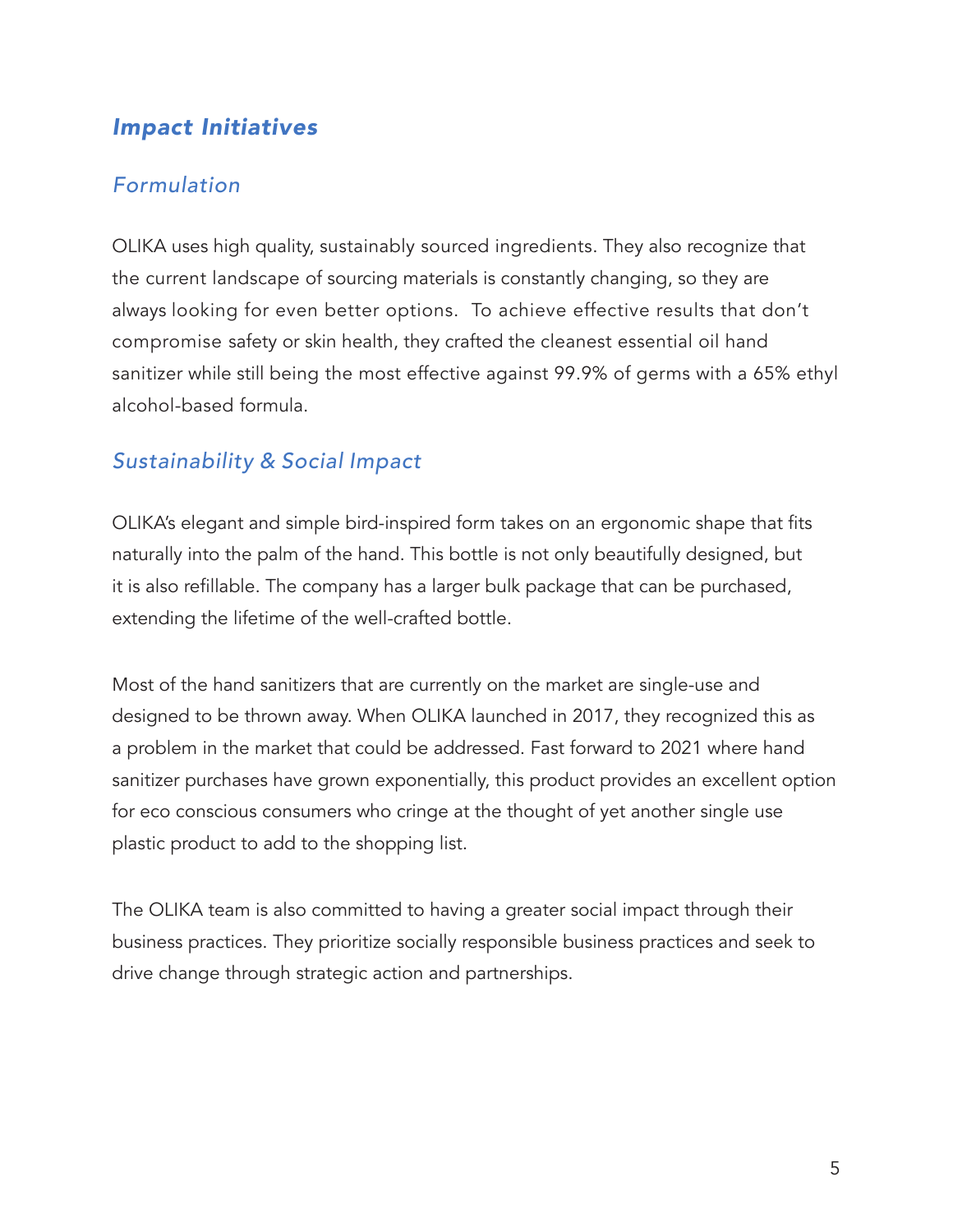

### **IMMUNOCOLOGIE®**

For Immunocologie Founder Karen Ballou, clean and effective skincare isn't just a notion, it's a necessity. Several years ago, Karen successfully battled Hodgkin's lymphoma. As she recovered from the ravages of chemo, she yearned for a natural, nourishing, and effective skincare solution. It was then that the idea for Immunocologie was born.

Immunocologie is the culmination of Karen's quest to create an incomparable clean line that nourishes skin from the outside in. With Immunocologie, all skin types are safely and effectively nourished and balanced, resulting in healthy, bright, radiant skin. Immunocologie is a lifestyle brand for all humanity that empowers the skin's barrier to function at its healthiest.

#### *Impact Initiatives*

#### *Health & Wellness Driven*

Having been borne out of the Founder's experience with cancer, Immunocologie prioritizes health and wellness. Karen spent her entire career in the personal care industry, working as an esthetician and building brands, but it wasn't until her experience with cancer where she truly questioned all the toxic ingredients that people put on their skin.

Karen is deeply passionate about skincare, and she has made it her mission to educate people about the skin's microbiome, the potential harm caused by artificial and toxic ingredients, and the benefits of using natural, plant-based ingredients to nourish the skin.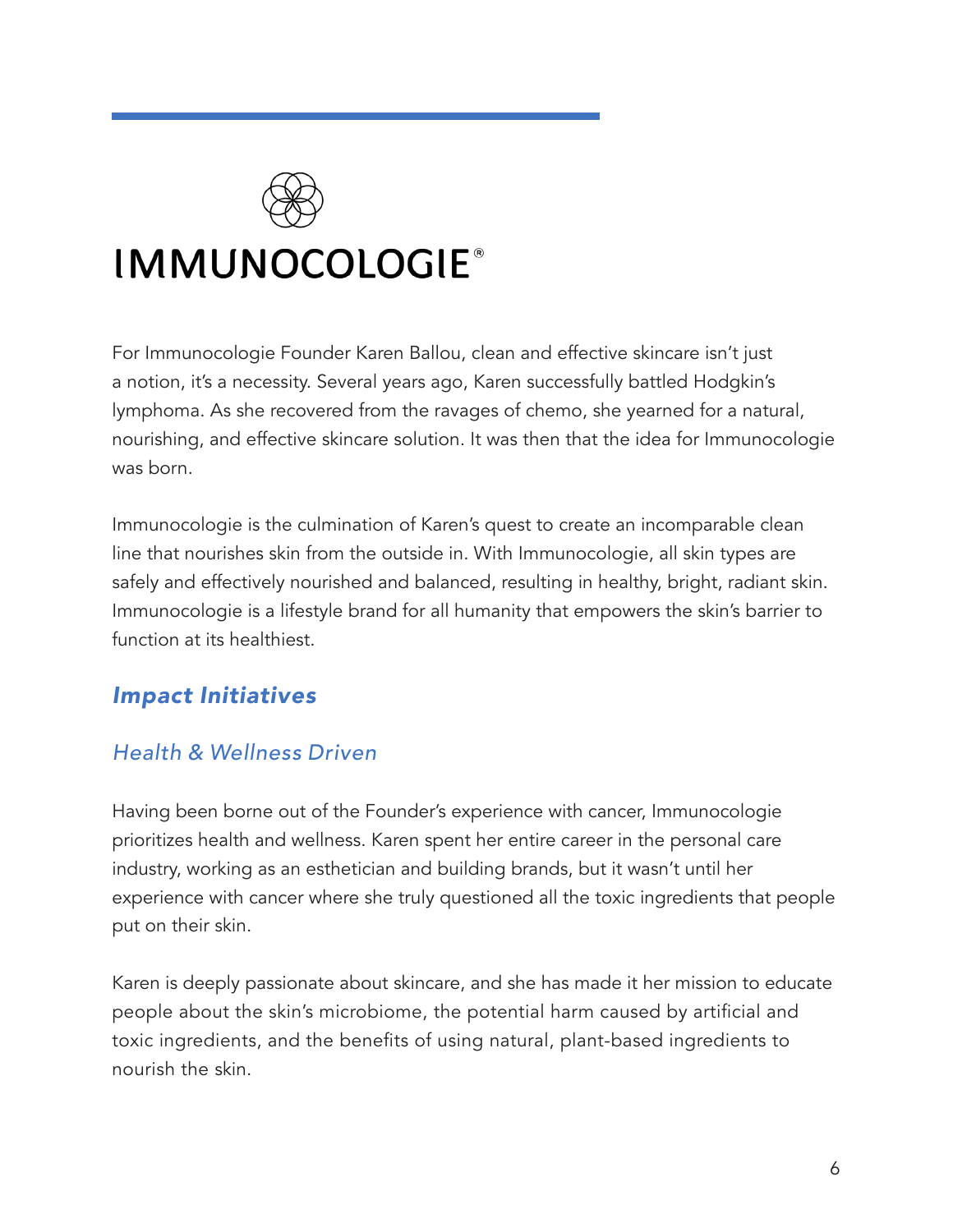#### *Formulation & Packaging*

Immunocologie's plant and mineral-based products are meticulously crafted from ethically sourced, sustainable ingredients from around the globe. They are free of artificial ingredients, parabens, phthalates, sulfates, mineral oil, formaldehyde, fragrance, and color. In addition to being sustainably sourced, ingredients are coldpressed. This protects the integrity of ingredients while having a lower environmental impact than other extraction methods.

Their patented skincare technology, Vital Oligo Science, delivers a unique blend of vitamins and minerals to promote skin health throughout the skin's microbiome.

The formulations were thoughtfully crafted in Europe but have recently moved production to an organic lab in Maryland to support US-based business and reduce their carbon footprint.

Immunocologie's custom violet glass bottles protect products from damaging light, which preserves ingredients naturally, helping to eliminate unnecessary waste while also preserving the smell, color, and bioenergy of the products. The team is currently working to develop a bottle return program to extend the life cycle of each bottle while providing incentives for customers that promotes repeat purchasing.

All boxes and shipping materials are made from recycled materials.

#### *Sustainability & Social Impact*

Sustainability and social responsibility are a fundamental part of Immunocologie's DNA. There is, and has always been, integrity behind the brand. Each ingredient is sourced in accordance with the Fair-Trade Act and the Nagoya Protocol, an international framework that sets some of the highest standards for sustainable and socially equitable business practices.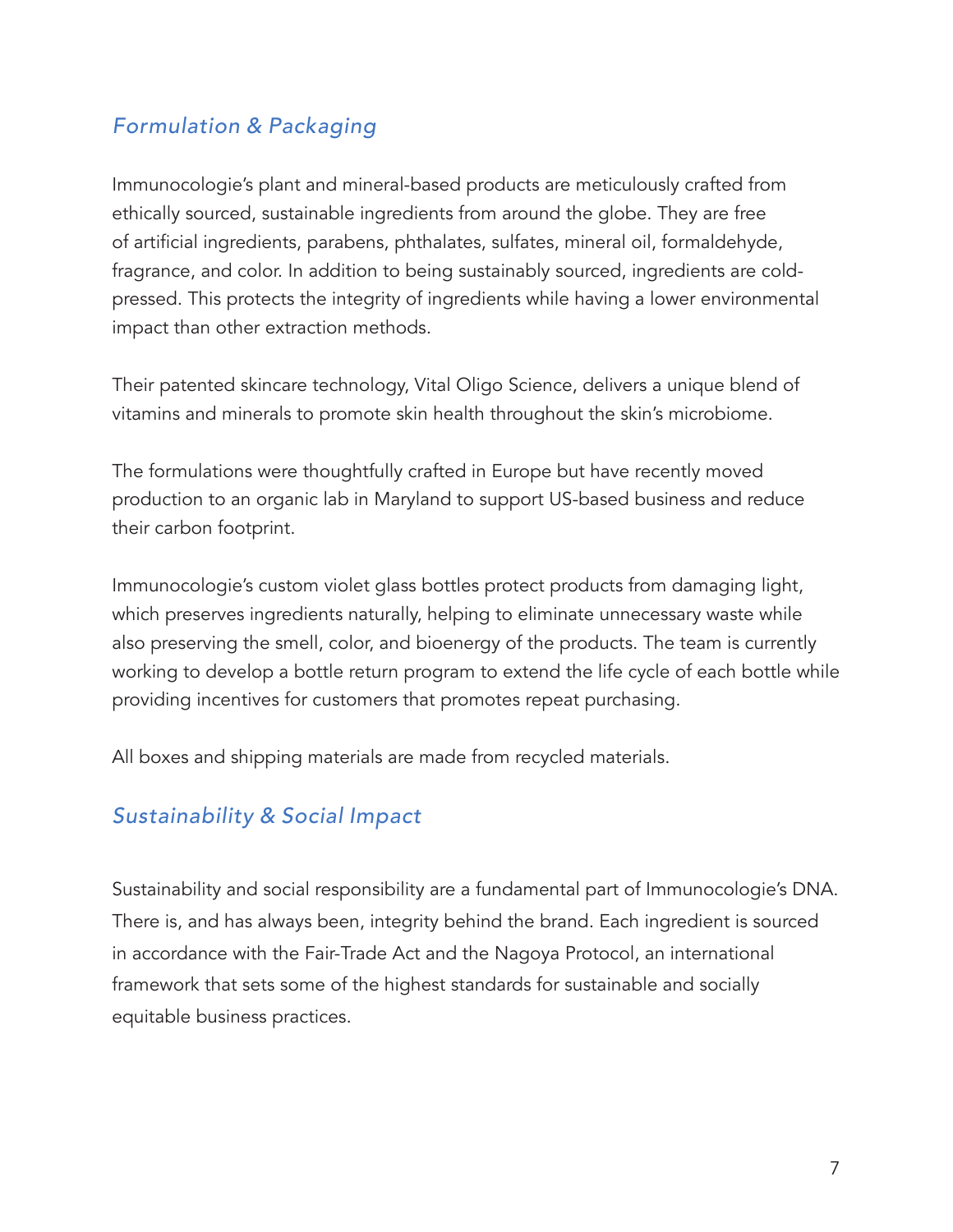In Burkina Faso, where they source three of their primary ingredients, 150 tons of fruit are harvested every 18 months. This is offset by Immunocologie replanting the same amount between harvests. Water and natural resources are managed and co-owned by the local communities. Scholarships, grants, school supplies, and higher education opportunities are provided to the families of our farmers. When the program was initiated in 2011, just six students were enrolled in local schools. Now, more than 2,000 students have been enrolled in education.

Immunocologie works closely with their ethnobotanist who worked for over a decade to develop mutually beneficial relationships in several different countries in Africa. Through his dedication, he has helped to lift economically challenged communities by providing business opportunities. Immunocologie is proud to work with this ethnobotanist who has made it his life's work to source the highest quality ingredients while creating shared value for all people along the value chain.



Founded in 2010, Soapbox is a social mission personal care company that thoughtfully crafts natural shampoos, conditioner, body washes, liquid hand soaps, lotions, and bar soap. Soapbox is uniquely positioned to be the profitable, socially conscious leader of the personal care space, similar to what TOMS Shoes did for footwear, by appealing to millennials through direct consumer engagement in social causes. Soapbox is sold in 14,000+ stores nationwide, including Walmart, Target, Publix, Sally Beauty, Walgreens, Rite Aid, Meijer, ShopRite, Giant, Stop & Shop, Whole Foods, HyVee, and many others.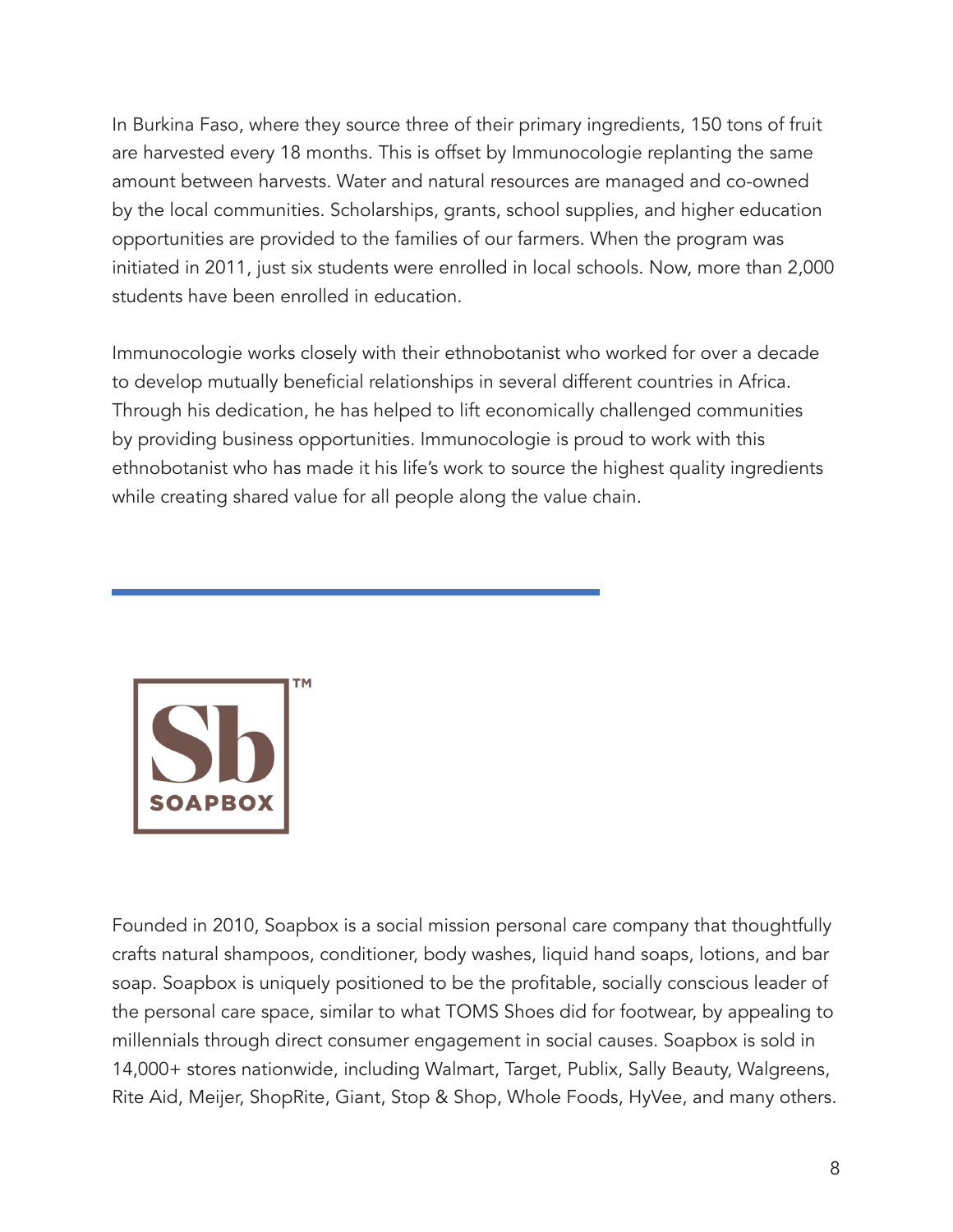#### *Impact Initiatives*

#### *Sustainability & Social Impact*

Soapbox provides health and hygiene products to those most vulnerable. Soapbox has donated millions of soap bars to national groups such as Feeding America, World Vision, and Feed the Children who distribute food and supplies to seniors, low-income families, and the homeless. In the last year, Soapbox hit a major milestone by donating over 20 million bars of soap since its founding. Soapbox also crosses international borders, having donated over one million soap bars to hospitals, refugee camps, and NGOs in seven developing countries.

Sustainability is considered both in their operations as well as the sustainability of their programs. Soapbox uses recycled and sanitized soaps that would otherwise be thrown away to upcycle the product for those in need. This reduces waste by optimizing material usage. They also recently implemented a process where any blemished products that couldn't be put on a shelf are repurposed and distributed to serve those who are experiencing hardship.

The company recognizes that for their actions to have an impact, they cannot simply have one-off relationships in the communities in which they work. Through non-profit partnerships, they ensure that their efforts have a lasting impact. EcoSoap Bank is one of their non-profit partners and the largest soap partner in Soapbox history, making and distributing 4.2 million bars to hospitals, refugee camps, and NGOs throughout Southeast Asia and Africa. They sanitize and recycle soap in an eco-friendly way that supports local economies.

Unlocking Communities is another partner of Soapbox. Located in Haiti, this nonprofit provides hygiene workshops and water filtration systems to curb the spread of diseases in vulnerable communities. Soapbox donations funded the production of 96,000 soap bars produced by local soap makers.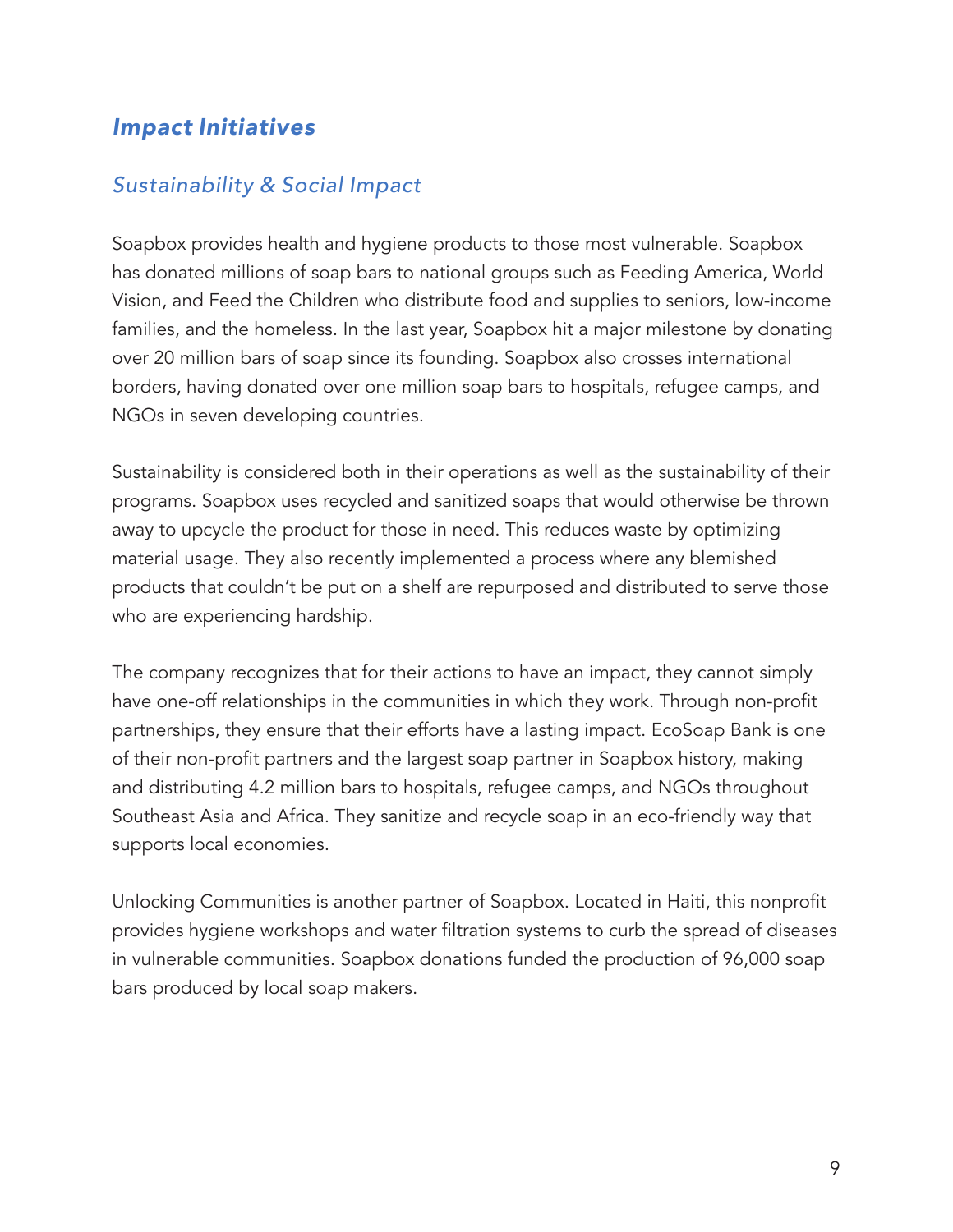#### *Rapid Response*

When the pandemic struck in 2020, Soapbox did not have a hand sanitizer in its product line. With demand at an all-time high, and supply at a record low, Soapbox stepped up and pulled off what has been described as a supply chain miracle to bring a hand sanitizer to market. This sort of quick thinking demonstrates the innovation of the team to address a much-needed product in the market and created shared value by supplying customers with highly sought-after hand sanitizer while also contributing to growth in sales for the company. This growth then enabled the company to have a greater impact in their mission to bring hygiene and sanitation to people in need.

In 2020 alone, Soapbox donated 12 million bars of soap and 200,000 units of hand sanitizer. As the pandemic surged, they partnered with grassroots non-profit organizations to provide soap and hand sanitizers to refugees, prisoners, front-line healthcare workers, the homeless, impoverished families, and essential workers.

## STANDARD DOSE

Standard Dose is committed to helping people explore, understand, and utilize plantbased ingredients and products in their journey toward wellness and fulfillment while promoting sustainable practices and advancing the overall social good. Standard Dose believes plants have the transformative power to heal, energize, and nourish, and that living well means making a conscious shift in our thinking, habits, and daily rituals. The company and its founders are committed to elevating wellness through a curated selection of carefully vetted plant-based products, and place daily emphasis on transparency, education, and experience.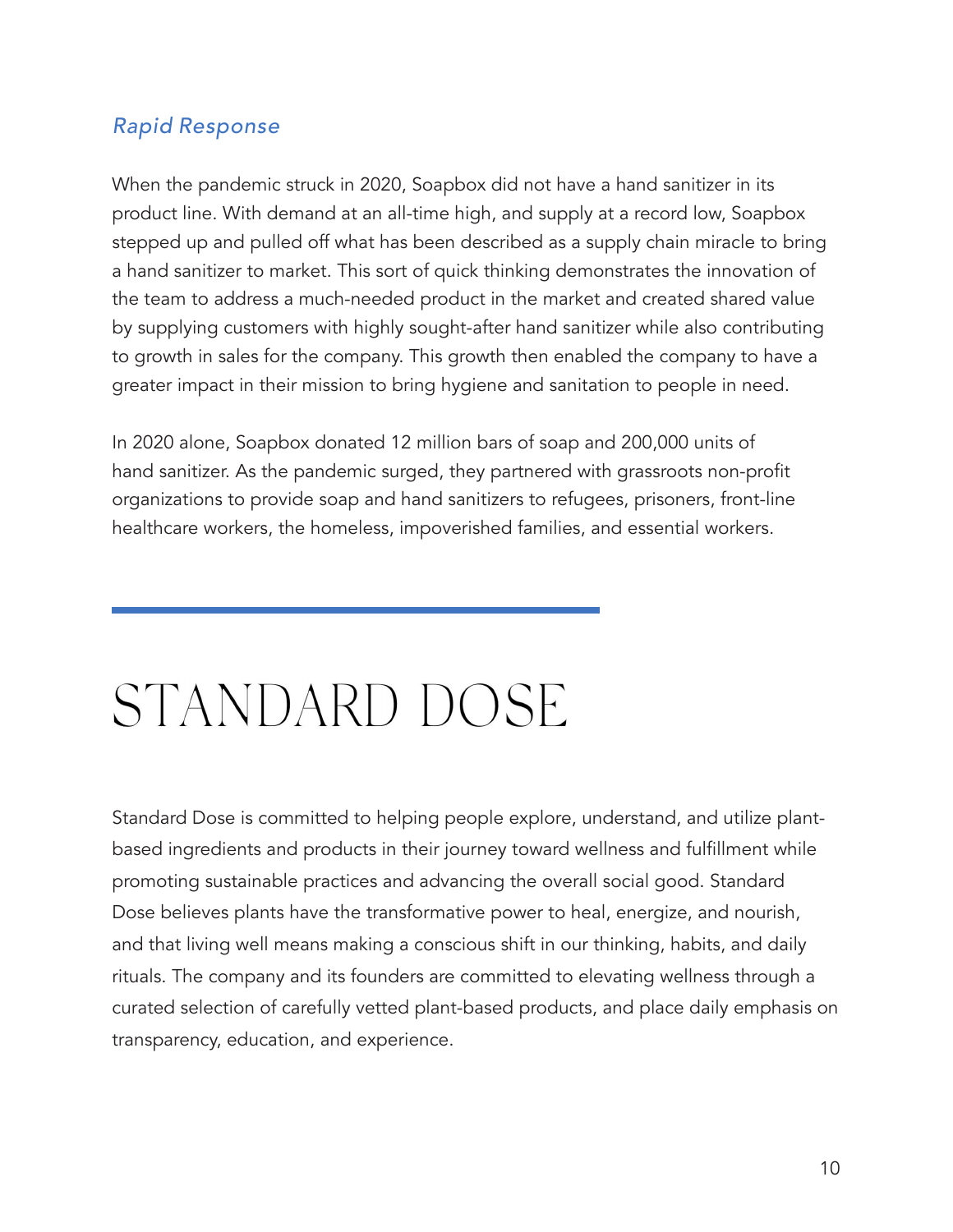#### *Impact Initiatives*

#### *Setting the Standard*

Standard Dose operates under the central tenet that what you put onto your skin is just as important as what you put into your body. With the mission of bringing only products that ensure powerful benefit to body and mind, they carry only responsibly sourced and produced products with clean, natural ingredients, before being labverified and personally tested by their team.

Standard Dose is a leader in the movement toward reusable and recyclable package design, promoting innovative policies, some of which will be announced later this year and will truly be industry leading initiatives. Meanwhile, Standard Dose is also setting new standards with its insistence on clean, sustainably sourced, natural ingredients.

Standard Dose has achieved a leadership position as the pre-eminent digital retail marketplace for plant-based wellness products, curating approximately 75 brands and nearly 600 individual products. Standard Dose helps consumers navigate the often confusing and continuously evolving assortment of plant-based remedies and products, providing critical information to help support informed choices, thus promoting optimal health. Standard Dose is intent on 'setting the standard' in both curating the most effective assortment of product choices while also promoting policies and practices that have a positive impact for society and the planet.



MD Complete is an independent skincare brand committed to providing the highest standard of care. Products are cruelty-free, vegan, gluten-free, free of harmful chemicals and ingredients.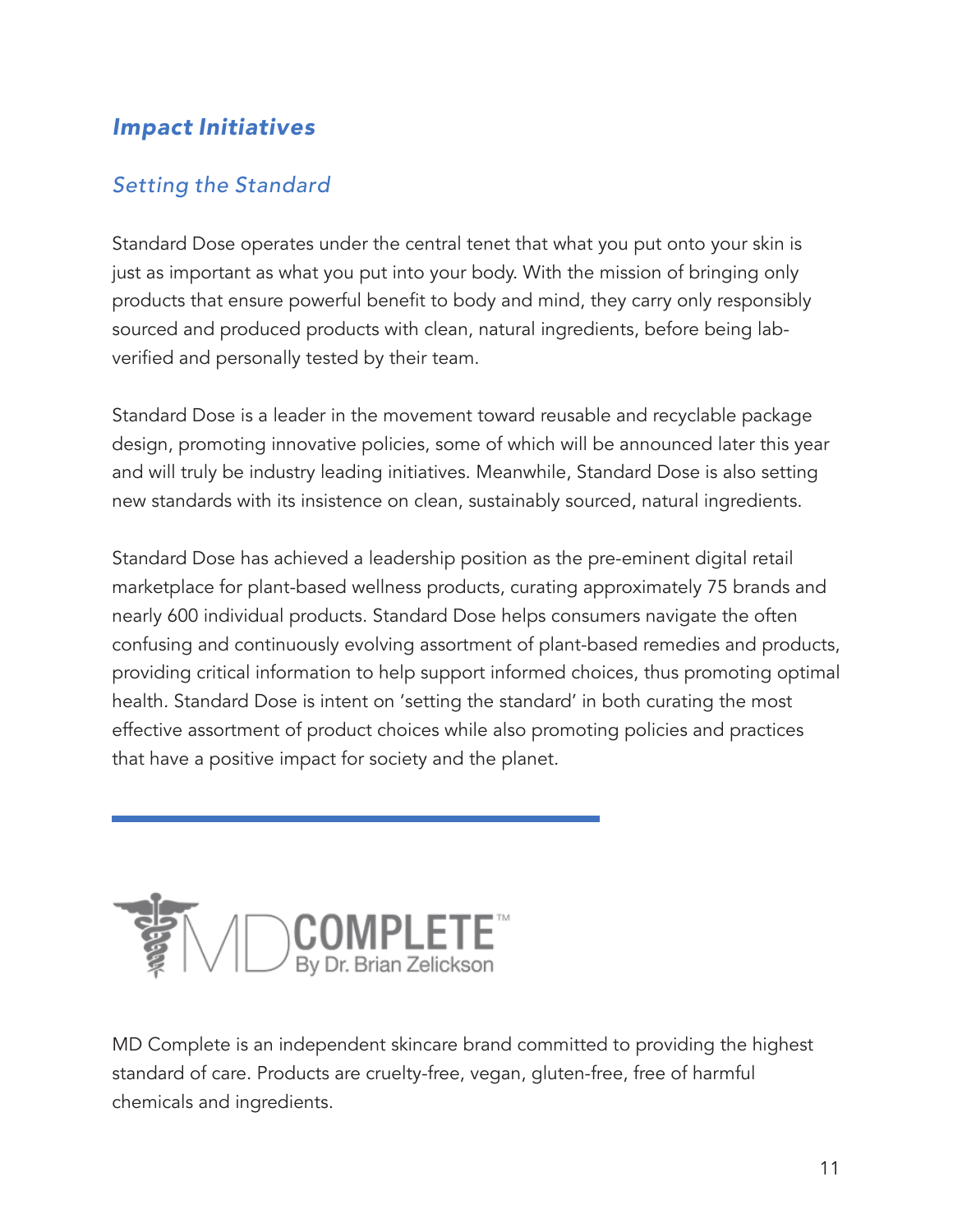MD Complete brings deep dermatological expertise and innovative technologies to skincare. Years ago, they began developing treatments for chemotherapy patients with highly compromised skin. They discovered a way to improve ingredient absorption through the skin while also making products much less irritating, enhancing their effectiveness.

This proprietary ingredient delivery system enables MD Complete to formulate much higher levels of much more active ingredients. They take the extra step of manufacturing in clean room environments for purity.

#### *Impact Initiatives*

#### *Cancer Care and Recovery*

This program provides skin repairing serums and lotions to chemo and radiation therapy patients and is being expanded to include wound healing serums for post breast surgery application to reduce the appearance of scars.

#### *La Soupe*

MD Complete has partnered with this organization that provides food to undernourished families. They are currently distributing hand sanitizers to these same families.

#### *Thank You Nurses*

Through this initiative, "self-care'' gift sets are sent to 3-5 nurses that have been nominated and selected for this program each month.

#### *Equal Justice Initiative (EJI)*

EJI works to end mass incarceration, excessive punishment, and racial inequality. MD Complete is donating 5% of profits for the foreseeable future to this program.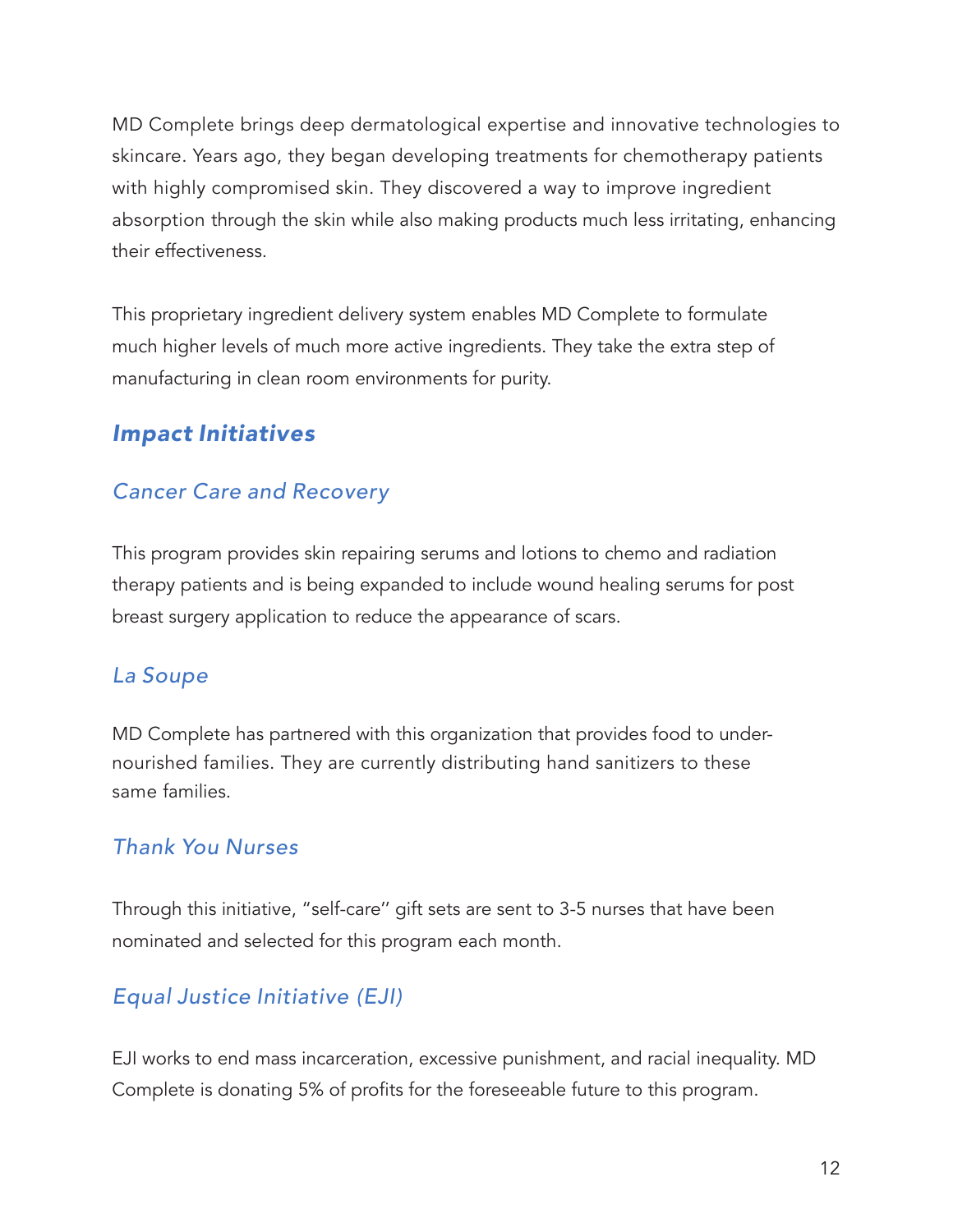# MARULA

Marula's journey began in Africa, where world renowned anthropologists noticed the local women using oil derived from the Marula tree to renew and heal the skin. Fascinated by this ancient tradition dating back over 10,000 years, they brought this "miracle oil" to the US and enlisted acclaimed plastic surgeon Dr. Ashton Kaidi to study its benefits. Dr. Kaidi's research revealed the powerful and potent antioxidant, antimicrobial and anti-inflammatory qualities of this precious oil. Recognizing the benefits for his patients, Dr. Kaidi co-founded Marula Beauty in 2012.

Their proprietary harvest-to-bottle process combines modern technology with ancient beauty rituals that have been passed down through generations. Every product in their line contains the highest quality marula oil, which is wild harvested, hand selected, and cold pressed with no added chemicals, thus maintaining the purest natural potency of the Marula fruit.

#### *Impact Initiatives*

#### *Packaging & Formulation*

Marula Beauty recently redesigned their packaging. In the process, they considered sustainability principles in each step, using environmentally friendly paint for the bottles, eliminating excess materials such as plastic wrap and sourcing materials domestically when feasible. Their formulas contain no harmful ingredients, are Clean Beauty Certified through Home Shopping Network, and are certified cruelty free by PETA.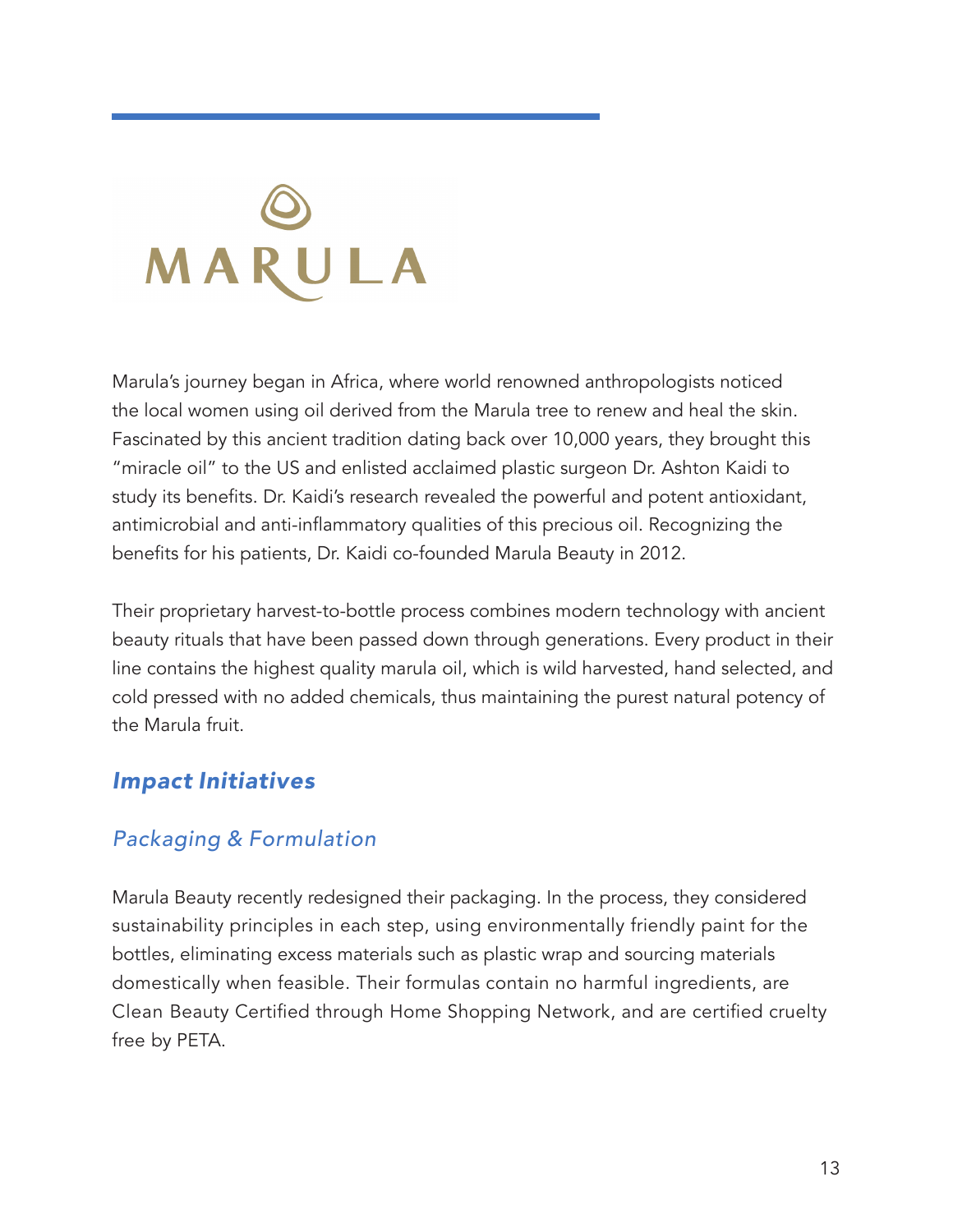#### *Sustainability & Social Impact*

Marula Beauty is a social impact brand employing environmentally sustainable and ethical practices. Marula Beauty has been recognized by Cosmetic Executive Women, the beauty industry's leading membership organization, as the top 'sustainability' brand for its 'end to end' fair trade practices.

The Marula oil found in Marula's product line is sustainably farmed in Africa. Recognizing the importance of the Marula tree to the communities in Africa, Marula Beauty is passionate about empowering the local women sustainably farming the oil and providing fair trade wages.

Women across African nations work in partnership with Marula Beauty to wild harvest the fallen marula fruit, hand crack the nuts and carefully select only the purest blonde kernels to be cold pressed for Pure Marula Oil. This mutually beneficial relationship directly contributes to the quality of lives of their families, while bringing superior potent anti-oxidant marula oil products to women around the world.